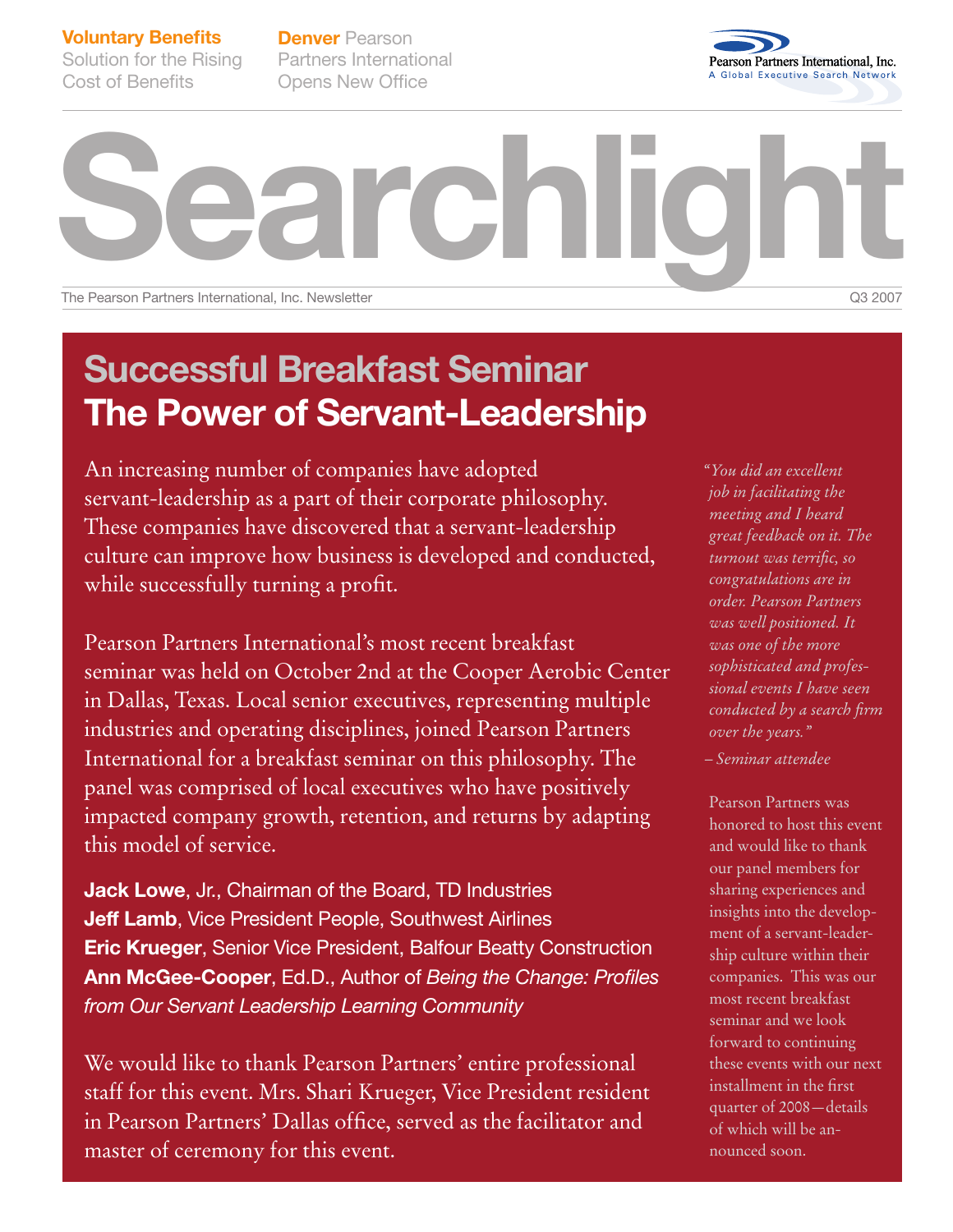**Voluntary Benefits What Employees Want and What Employers Offer**

The employee benefits arena has undergone a seismic change in just a few short years. Crippled by rising costs, employers are no longer willing or able to pay for comprehensive health insurance coverage while still offering core benefits programs such as life and disability coverage, along with attractive pension programs. Between 1999 and 2004, benefits costs increased by a staggering 80 percent, forcing employers to scramble to control costs.

For some employers, this meant increasing employees' contributions to their health insurance program, reducing the benefits offered within existing medical plans and increasing employees' outof-pocket expenses.

As the U.S. health coverage environment evolves, however, employees still want to know, What are employers doing to help offset the rising costs of providing for our families? The answer comes in the form of voluntary benefits. Employers striving to offset insurance costs while still attracting and retaining top

workforce talent are offering increasingly variable voluntary benefits programs—and working Americans are eagerly accepting the shift as a way to supplement core coverage.

The growing popularity of voluntary benefits is evident in the numbers. According to the 2006 U.S. Worksite Study, Eastbridge Consulting's "The Future of Worksite Marketing," total industry sales of voluntary benefits amounted to approximately \$5.4 billion in 2006––a growth of 170 per cent from 1997. Of those sales, 56 percent were in individual voluntary benefits plans, while 44 percent were in group voluntary benefits plans. Over the next few years, the voluntary benefits market is expected to grow 10 percent annually to reach \$7 billion by 2008—and \$10 billion annually by 2010.

## **Why Voluntary Benefits?**

The surge in voluntary benefits can be explained with one word: finances. As healthcare costs rise, both employers and their workers are feeling the pinch where it hurts the most.

Voluntary benefits programs have emerged as a way to control costs while allowing both parties to prosper.

For employees, voluntary benefits provide a costeffective, choice-driven way to bridge the gaps left by diminished employercovered benefits plans. The majority of voluntary benefits recipients fall into the following categories:

- Employees who are currently underinsured due to cost constraints
- • Employees who are deemed uninsurable by the standards of comprehensive benefits programs
- • Individuals who do not have access to quality insurance programs outside of their places of employment

The rewards of voluntary benefits for employers are just as financially tangible. According to LIMRA's "The Changing Group Insurance and Health Care Marketplace," JHA Disability Fact Book, employers who embrace voluntary benefits can expect the following:

• Controlled healthcare costs. Voluntary benefits provide employers with an opportunity to help employees offset out-ofpocket medical expenses, potentially reducing the impact of increases to deductibles, coinsurance, and copayments.

- Enhanced employee recruitment and retention. Voluntary benefits help enrich an employer's benefits offering, providing opportunities for more comprehensive coverage. Successful voluntary benefits providers also educate employees on the scope and value of employer-provided programs.
- • Reduced administrative costs. Voluntary benefits help employers subsidize their core benefits communication, enrollment, and possible HR outsourcing expenses.

The key for employers, of course, is to offer affordable, easy-to-understand voluntary benefits programs that matter most to their employees. Customer choice is considered a virtue. As a result, employers are offering a mix of medical and nonmedical voluntary programs.

### **Conclusion**

Voluntary benefits provide valuable supplemental benefits to employees at little or no cost to employers. In today's hostile healthcare market, it may be the only win-win situation left.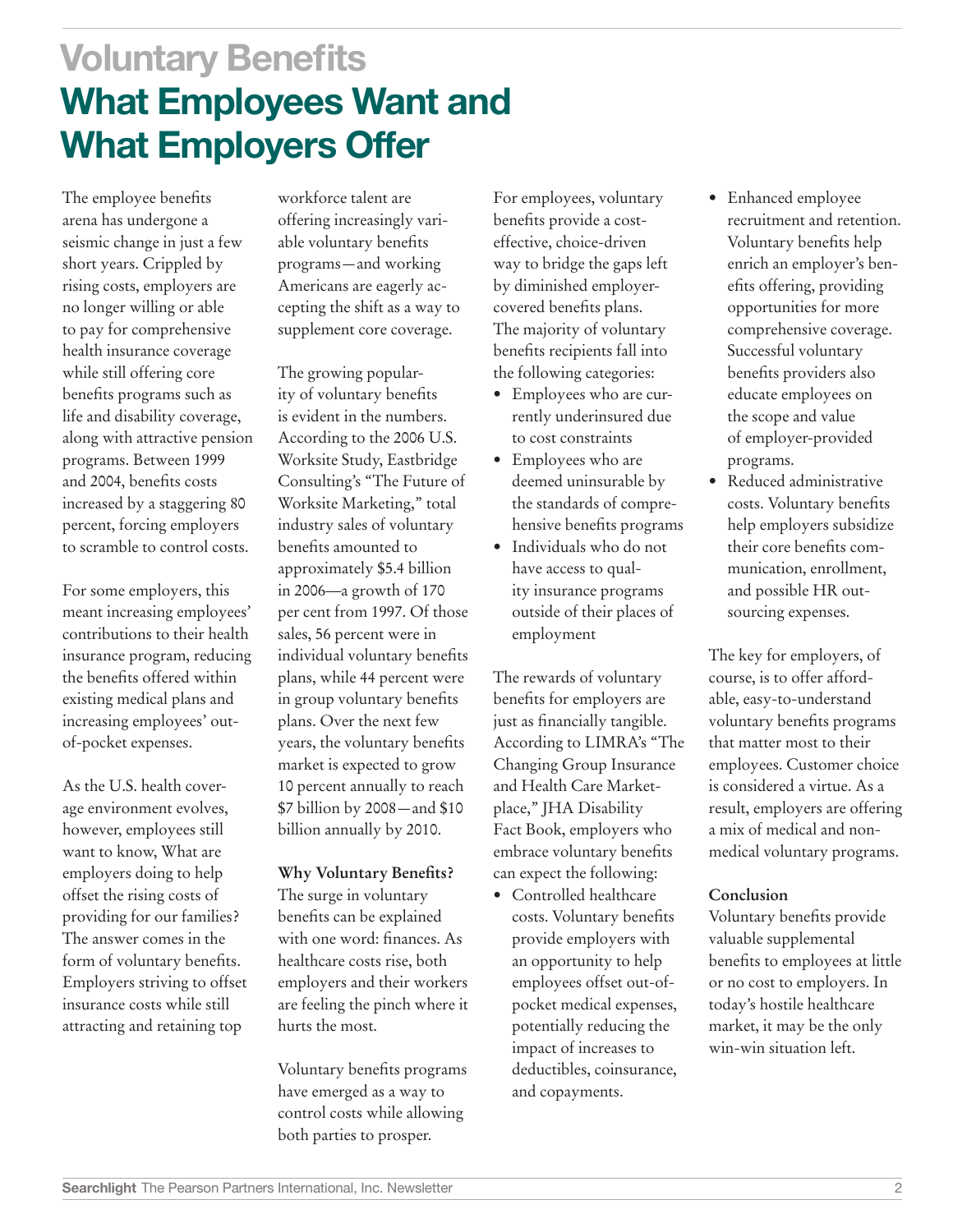# **Voluntary Benefits Top Benefit Contenders in the Market**

*To discuss how you can make your benefits program more cost-effective, please contact:*

*Stewart Ridgely Trion 800 376 6786 x22 [sridgely@trion.com](mailto:sridgely@trion.com) www.trion.com*

#### **Medical**

### **Critical Illness Insurance**

Modern medicine has dramatically increased our chances of surviving a critical illness. According to the American Heart Association in a 2007 report:

- An estimated 1.2 million Americans will have a new or recurrent coronary attack
- • 700,000 Americans suffer a stroke each year
- 88% of heart attack patients under 65 are able to return to work
- More than 4.6 million stroke victims are alive today

Critical illness insurance is designed to pay a lump-sum benefit directly to the insured (not to hospitals or doctors) upon diagnosis of a covered critical illness. The benefits paid through this policy help fill gaps in major medical insurance. They can also provide for caregivers, special medical equipment, and transportation. Some policies provide an annual health screening benefit to help in early detection and treatment of illnesses.

#### **Accident Insurance**

Accident insurance is more necessary than most people think. According to the 2007 edition of the National Safety Council's *Injury Facts:*

- 28.1 million Americans are treated in hospital emergency rooms (ER) each year for injuries.
- 4.5 million children under age 14 are treated in the ER for injuries occurring in the home.
- Each year, there are 113,000 unintentional-injury deaths and about 24,000,000 disabling injuries.
- In 2005, the cost of unintentional injuries totaled \$625.5 billion, the equivalent of \$6,103 per household.

Accident insurance programs pay a lump-sum benefit directly to the insured for an accidental injury. This program can help defray the cost of out-of-pocket medical expenses such as doctor fees, copayments, deductibles, X-rays, crutches, wheelchairs, blood plasma, stitches, and other emergency services.

#### **Non-Medical**

#### **Permanent Life Insurance**

Participation in permanent life insurance programs is extremely high—almost 2-to-1 vs. other voluntary benefit offerings. The offering gets its name from the fact that the death benefit remains the same throughout a person's life. These programs consist of insurance protection and cash value, with the combined value of these two elements being equal to the face value, which is payable as a death benefit.

Because permanent life policies include both insurance and savings, they provide a level of safety because the face value, cash value, and the rate of interest earned on cash value are all guaranteed by the insurance company.

#### **Short-Term Disability Insurance**

Most workers don't have enough savings or additional income to fall back on should they become disabled. This is troubling, especially in light of the following:

- Every 10 minutes, 396 people suffer a disabling injury.
- Employees who miss work because of injury or illness are out an average of 17 weeks.
- Individuals under the age of 60 have a greater chance of becoming disabled than dying.

Short-term disability programs pay a percentage of the employee's salary if he or she becomes temporarily disabled. A typical policy provides the employee with a weekly portion of the employee's salary, usually 50 percent, 60 percent, or 66 2/3 percent for 13 to 26 weeks and even as long as five years. Most policies have a "cap," meaning that employees receive a maximum benefit amount.

*About the Author Rob Shestack, CES, is the voluntary benefits practice leader for Trion ([www.trion.](http://www.trion.com) [com](http://www.trion.com)), the nation's third-largest privately held employee* 

*benefits firm. A 20-year veteran of the industry, Shestack is on the faculty at Lorman Education Services and is a Risk Management Capstone Course student* 

*advisor at Temple University (Philadelphia). He serves as the Membership Committee Chair for the Benefits Marketing Association.*